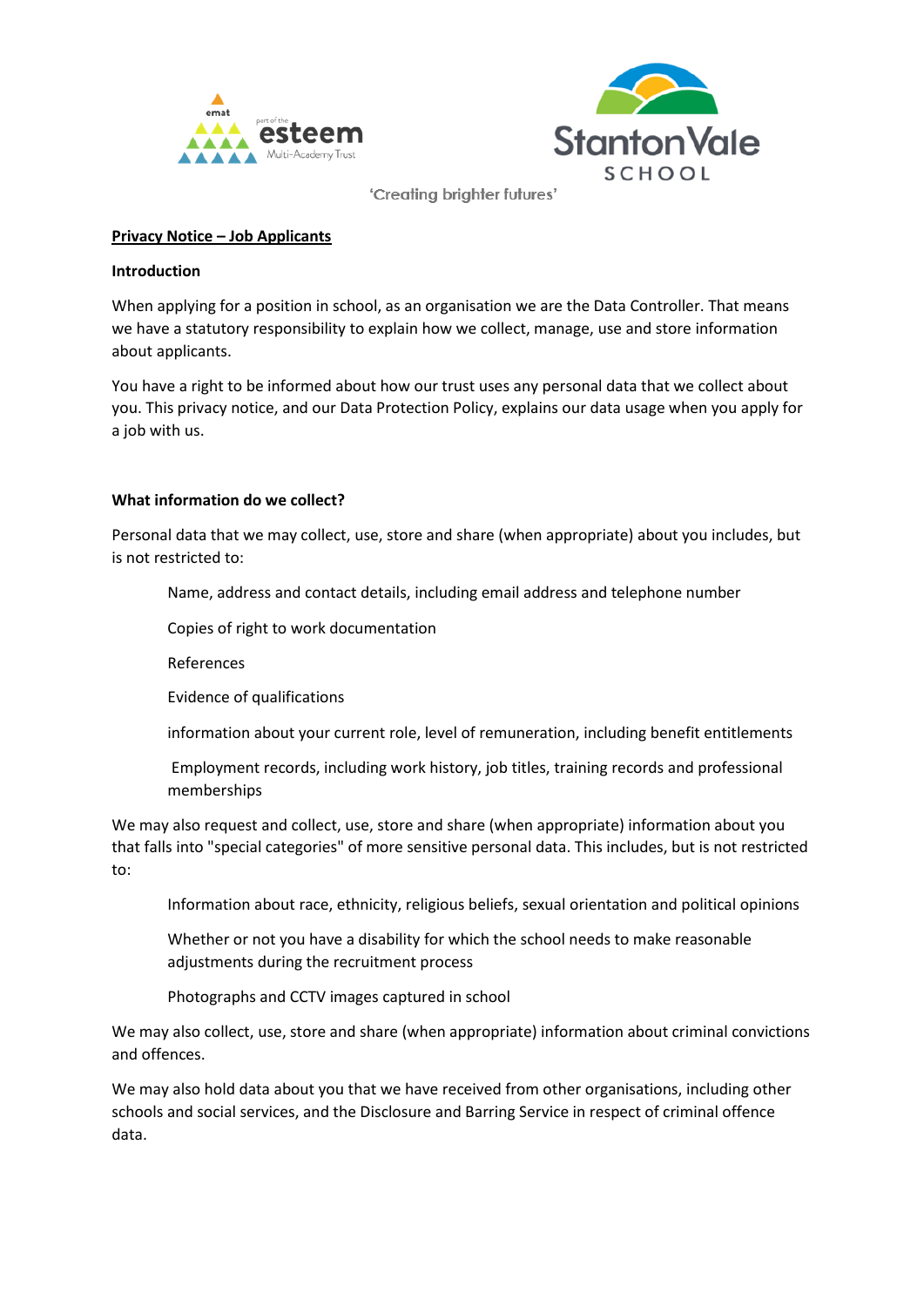



Every school has statutory obligations that are set out in 'Keeping Children Safe in Education' and other guidance and regulations.

### **Why we use this data?**

The school needs to process data to take steps at your request prior to entering into a contract with you. It may also need to process your data to enter into a contract with you.

The school needs to process data to ensure that it is complying with its legal obligations. For example, it is required to check a successful applicant's eligibility to work in the UK before employment starts.

The school has a legitimate interest in processing personal data during the recruitment process and for keeping records of the process. Processing data from job applicants allows the school to manage the recruitment process, assess and confirm a candidate's suitability for employment and decide to whom to offer a job. The school may also need to process data from job applicants to respond to and defend against legal claims.

The school may process information about whether or not applicants are disabled to make reasonable adjustments for candidates who have a disability. This is to carry out its obligations and exercise specific rights in relation to employment.

Where the school processes other special categories of data, such as information about ethnic origin, sexual orientation, disability or religion or belief, this is for equal opportunities monitoring purposes.

For some roles, the school is obliged to seek information about criminal convictions and offences. Where the school seeks this information, it does so because it is necessary for it to carry out its obligations and exercise specific rights in relation to employment.

The school will not use your data for any purpose other than the recruitment exercise for which you have applied.

# **How do we use the data?**

Your information may be shared internally for the purposes of the recruitment exercise. This includes members of the HR and recruitment team, shortlisting and interview panel members involved in the recruitment process (this may include external panel members), and IT staff if access to the data is necessary for the performance of their roles.

The school will not share your data with third parties, unless your application for employment is successful and it makes you an offer of employment. As well as circulating your application and related materials to the appropriate staff at the school, we will share your personal information for the above purposes as relevant and necessary with:

- your referees.
- Disclosure & Barring Service (DBS) in order to administer relevant recruitment checks and procedures.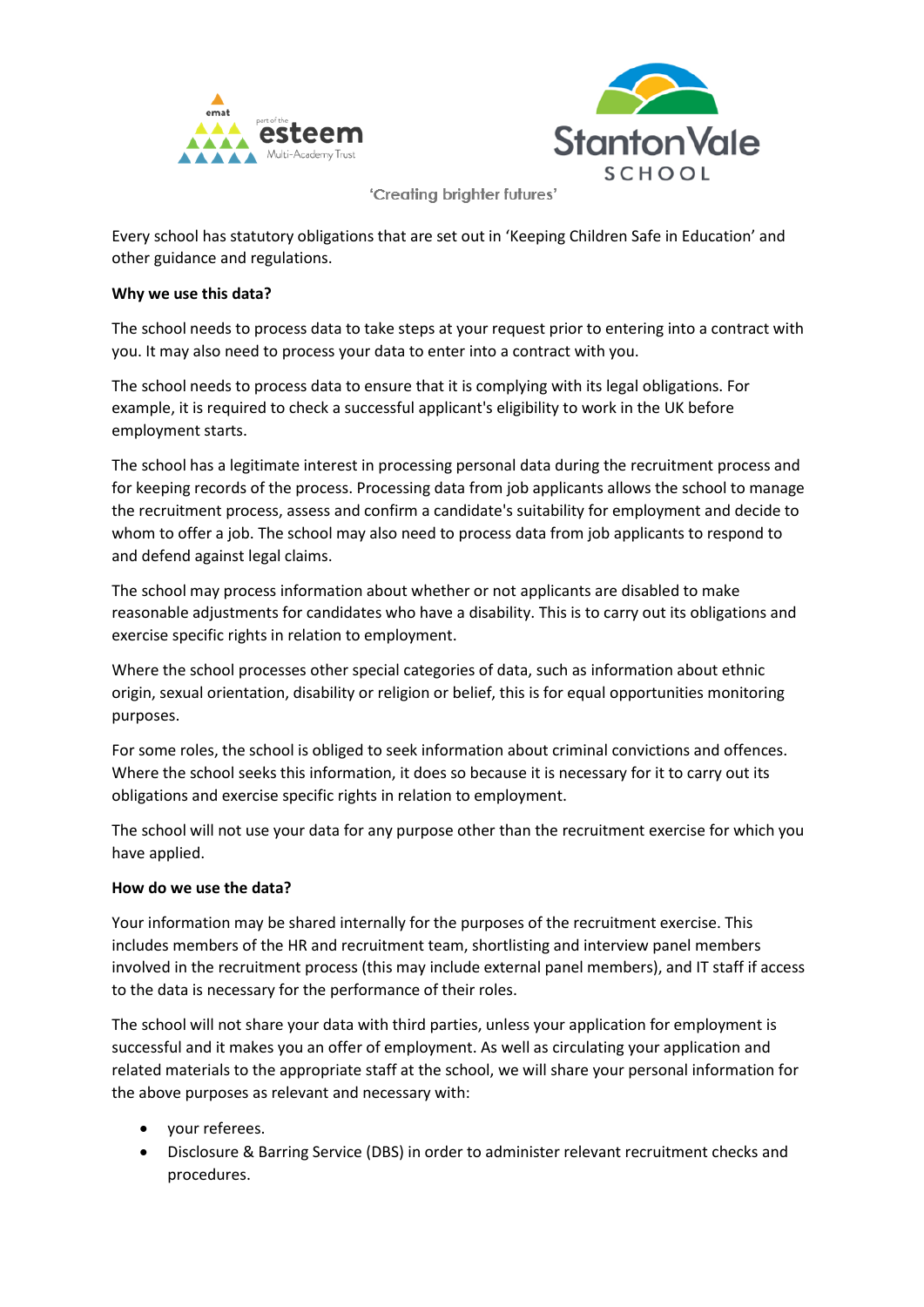



- UK Visas & Immigration (UKVI) in order to administer relevant recruitment checks and procedures.
- Where relevant and as required for some posts, the Teacher Regulation Authority checks

Where you have provided us with consent to use your data, you may withdraw this consent at any time. We will make this clear when requesting your consent, and explain how you would go about withdrawing consent if you wish to do so.

# **Automated Decision Making and Profiling**

We do not currently process any personal data through automated decision making or profiling. If this changes in the future, we will amend any relevant privacy notices in order to explain the processing to you, including your right to object to it.

# **Collecting this data**

As a school, we have a legal obligation to safeguard and protect our pupils and also staff, volunteers and visitors to our setting. We collect the data for specific purposes.

# **What if you do not provide personal data?**

You are under no statutory or contractual obligation to provide data to the school during the recruitment process. However, if you do not provide the information, the school may not be able to process your application properly or at all.

Whenever we seek to collect information from you, we make it clear whether you must provide this information for us to process your application (and if so, what the possible consequences are of not complying), or whether you have a choice.

Most of the data we hold about you will come from you, but we may also hold data about you from:

Local authorities Government departments or agencies Police forces, courts, tribunals

#### **How we store this data**

The school takes the security of your data seriously. It has internal policies and controls in place to ensure that your data is not lost, accidentally destroyed, misused or disclosed, and is not accessed except by our employees in the proper performance of their duties.

We will dispose of your personal data securely when we no longer need it.

We keep applicant data for a period of up to 6 months if an applicant is not successful.

Successful applicants who secure a position then come within the employee/school workforce provisions.

#### **Transferring data internationally**